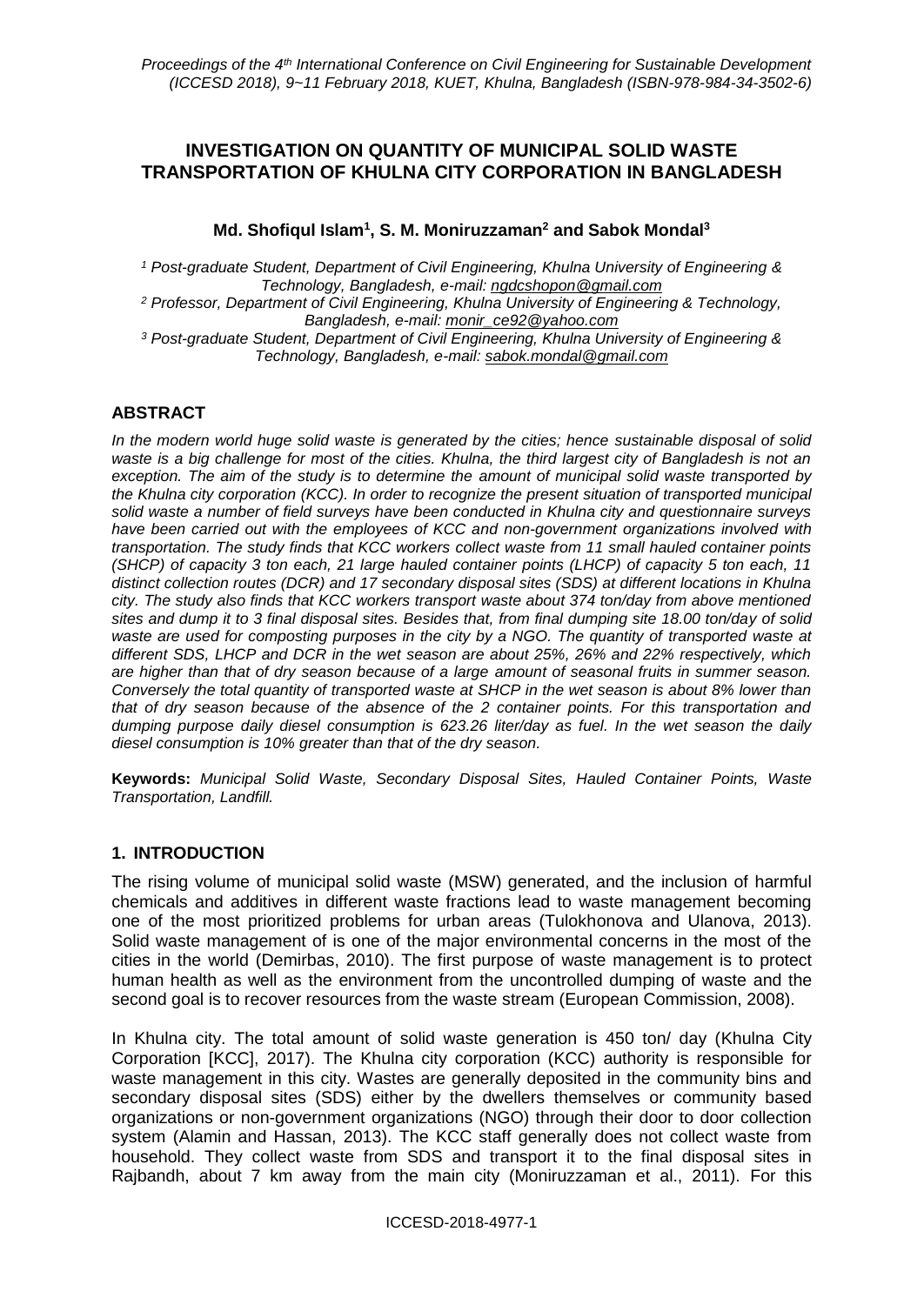collection and transportation purpose the average distance driven by the collection trucks of KCC is about 2500 km/day (Islam et al., 2017). The existing trends in production, consumption and waste management have led to numerous emissions of heat-trapping greenhouse gases, ranging from carbon dioxide released during the extraction and production of new materials to methane from the decomposition of organic waste in landfills (Bari et al., 2012). Likewise uncontrolled disposal of solid waste without any waste treatment generates a countless potential for water pollution, public health problems, explosion and landslide.

A very few study has been found to assess the quantity of solid waste transportation to final dumping sites in Khulna city. The aim of the study are (i) to determine the quantity of transported MSW to landfill, (ii) seasonal variation of the quantity of MSW and, (iii) seasonal variation of the daily diesel consumption of the transportation truck.

# **2. METHODOLOGY**

## **2.1 Data Collection Method**

In order to achieve the objective of the study, the overall methodology being used is shown in Figure 1. Two types of data are mainly gathered to conduct this research. First one is primary data which have been collected by field survey, questionnaire survey, key informant interviews (KII) and focus group discussion (FGD).The second one is secondary data which have been gathered from different journal papers, reports, and online resources.



Figure 1: Flow diagram of the data collection

## **2.2 Selection of the Study Are**

Khulna, the third largest city in Bangladesh, is located at the southwest of the country and is situated below the tropic of cancer, around the intersection of latitude  $22.49^\circ$  N and longitude 89.34<sup>0</sup> E. It is the second port entry in Bangladesh. The city has an estimated total area of 45.65 km<sup>2</sup>, the population of 1.5 million and the population density of 67,994 per km<sup>2</sup> (KCC, 2017). There is a separate department for the solid waste management in Khulna city corporation namely conservancy department. There are 31 wards throughout the city which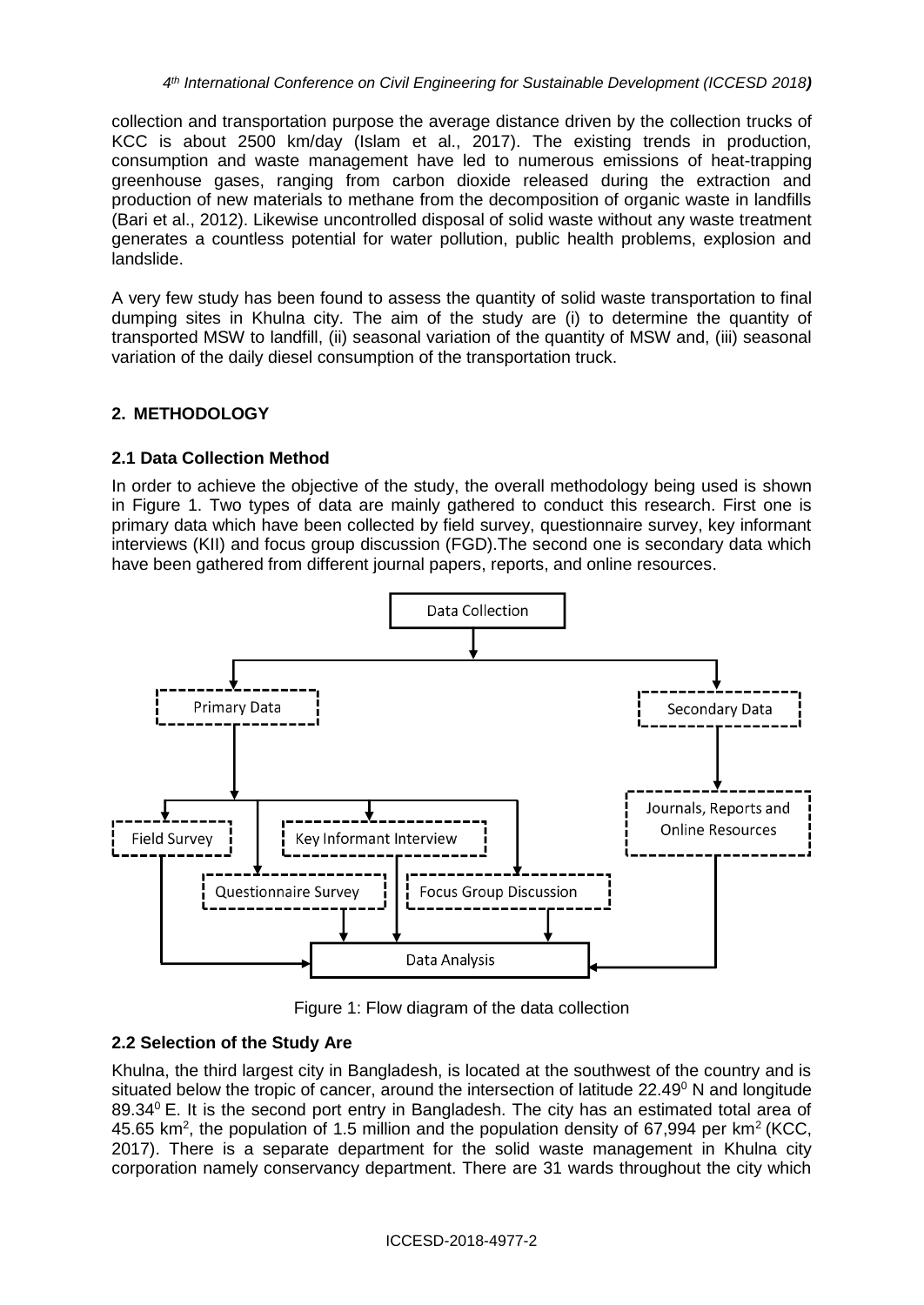are selected for the survey area. The Location of study area in Khulna city of Bangladesh is shown in Figure 2.



Figure 2: Location of study area in context of Bangladesh (Source: Map of Khulna, 2017)

## **2.3 Location and Number of Sites**

The selected sites or transfer stations are final disposal sites (FDS) or landfills, secondary disposal sites (SDS), large hauled container points (LHCP), small hauled container points (SHCP) and distinct collection routes (DCR). In order to know the number of sites present throughout the city, questionnaire survey have been done to the drivers and helpers of waste collection truck. In this regards key informants interview and several meeting have been done to officers and relevant staff in KCC. Then the field survey have been performed throughout the city to find out the location of the sites. At the same time the location have been justified to the ward wise map of KCC.

## **2.4 Quantity of Transported Waste**

With the aim of determination of the amount of transported solid waste, a series of field surveys have been conducted throughout the city. The field surveys have been conducted at each site of FDS, SDS, LHCP, SHCP and DCR. For the simplicity of research, the year is sub-divided into the two seasons i.e. dry season (October to March) and wet season (April to September). Moreover the amount of transported waste from each site of SDS, LHCP, SHCP and DCR have been recorded on throughout the entire November 2016 for the dry season and on throughout the entire July 2017 for the wet season.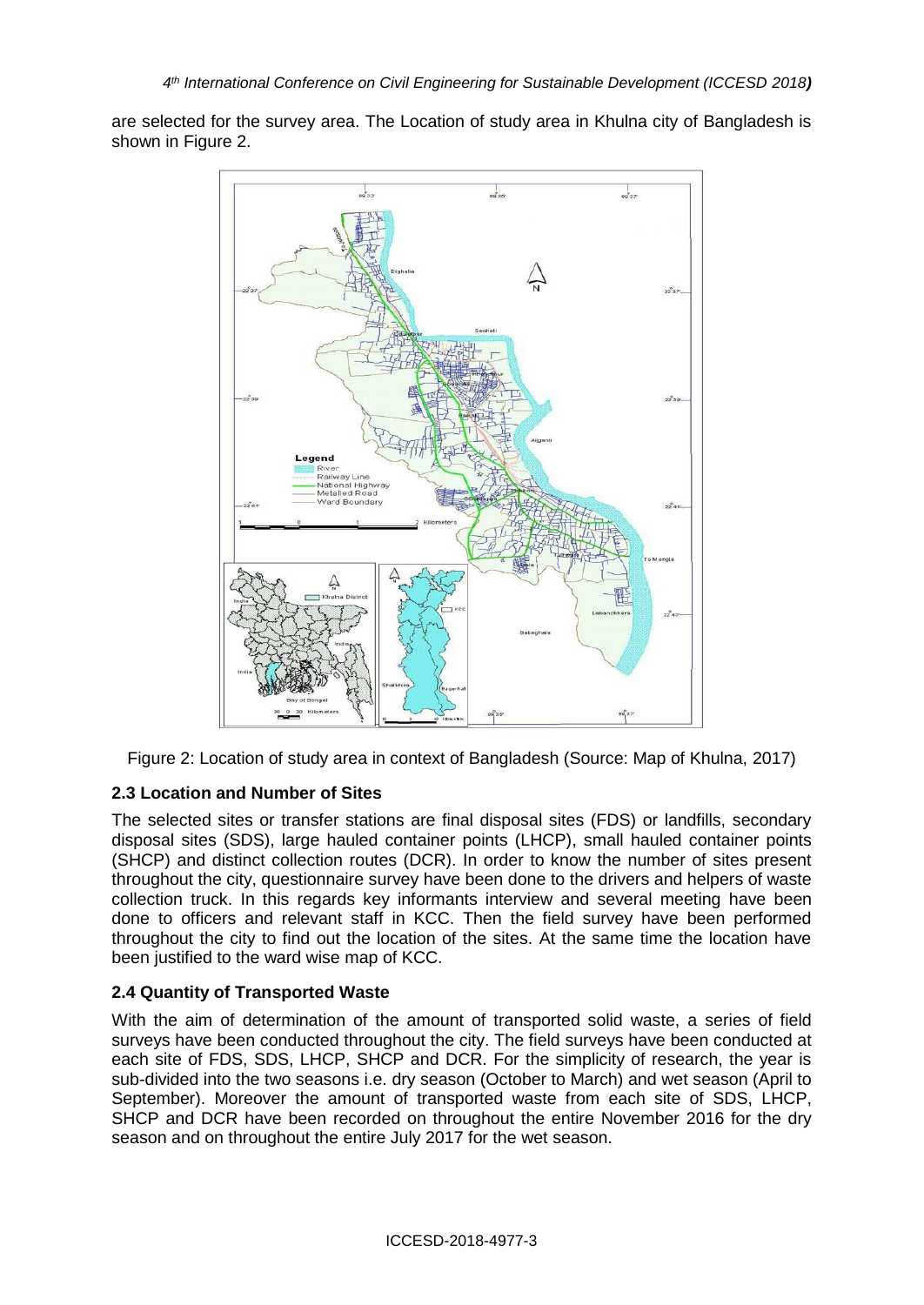## **3. RESULTS AND DISCUSSION**

#### **3.1 Quantity of Transported MSW**

The field survey reveals that there are 11 SHCP having capacity of 3 ton each, 27 large LHCP having capacity of 5 ton each, 12 DCR and 17 SDS at different locations in Khulna city. The study also finds that the amount of transported MSW by KCC is about 374 ton/day as shown in Table 1.

For the large quantity of transported waste, SDS is considered as the major sites. The field investigation yields that the quantity of transported waste from SDS, LHCP, SHCP and DCR to final dumping sites is found as 50% (183.75 ton/day), 26% (99.125 ton/day), 4 % (15.875 ton/day) and 20% (75.25 ton/day) respectively of total transported waste by KCC

|                                        | Daily Transported Waste (ton/day) |                                |         |
|----------------------------------------|-----------------------------------|--------------------------------|---------|
| Name of the Sites<br>(Number of Sites) | Dry Season<br>(Oct-Mar)           | <b>Wet Season</b><br>(Apr-Sep) | Average |
| Secondary Disposal Sites (17)          | 158.00                            | 209.50                         | 183.750 |
| Large Hauled Container Points (27)     | 84.25                             | 114.00                         | 99.125  |
| Small Hauled Container Points (11)     | 16.50                             | 15.25                          | 15.875  |
| Distinct Collection Routes (12)        | 68.50                             | 82.00                          | 75.250  |
|                                        |                                   | Total                          | 374.00  |

Table 1: Summary of transported municipal siolid waste by KCC in Khulna city

## **3.2 Seasonal Variation of the Quantity of Transported Waste**

The seasonal variation of the quantity of transported waste at different sites of SDS is presented in Figure 3. The total quantity of transported waste at different SDS in wet season is about 25% higher than that of dry season because of large amount of seasonal fruits in summer season. However, at Goalkhali Koborstan SDS, quantity of transported waste in wet season is less than that of dry season because of the addition of new large hauled container point. In wet season the maximum transported waste find at PTI Mor which is about 51.0 ton/day. In dry season there is no SDS at Zilla School and Sadar hospital but in wet season new SDS found and quantity of transported waste is recorded.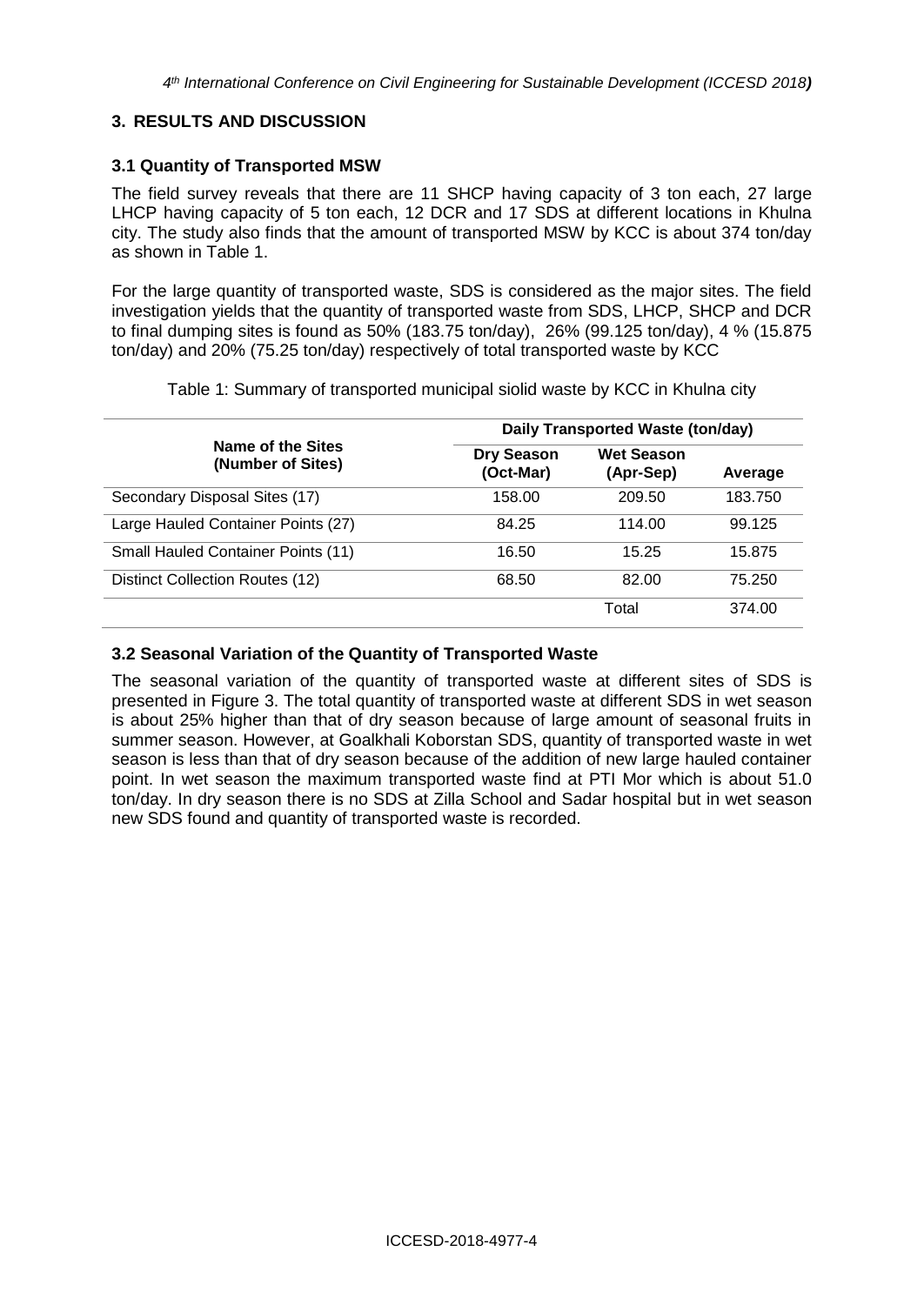

Name of the secondary disposal site (Ward number)

Figure 3: Seasonal variation of the quantity of waste transported waste at different SDS



Name of the large hauled container point (Ward number) Figure 4: Seasonal variation of the quantity of waste transported by KCC at different LHCP

The seasonal variation of the quantity of transported waste at different sites of LHCP is presented in Figure 4. The total quantity of transported waste at LHCP in wet season is about 26% higher than that of dry season because of large amount of seasonal fruits in summer season. From the Figure it is found that there are 8 number of LHCP where amount of transported waste are same in both season because of the presence of SDS at the same location. Similarly there are 6 number of LHCP where quantity of transported waste is larger than the capacity of the container because the data are recorded on the basis of total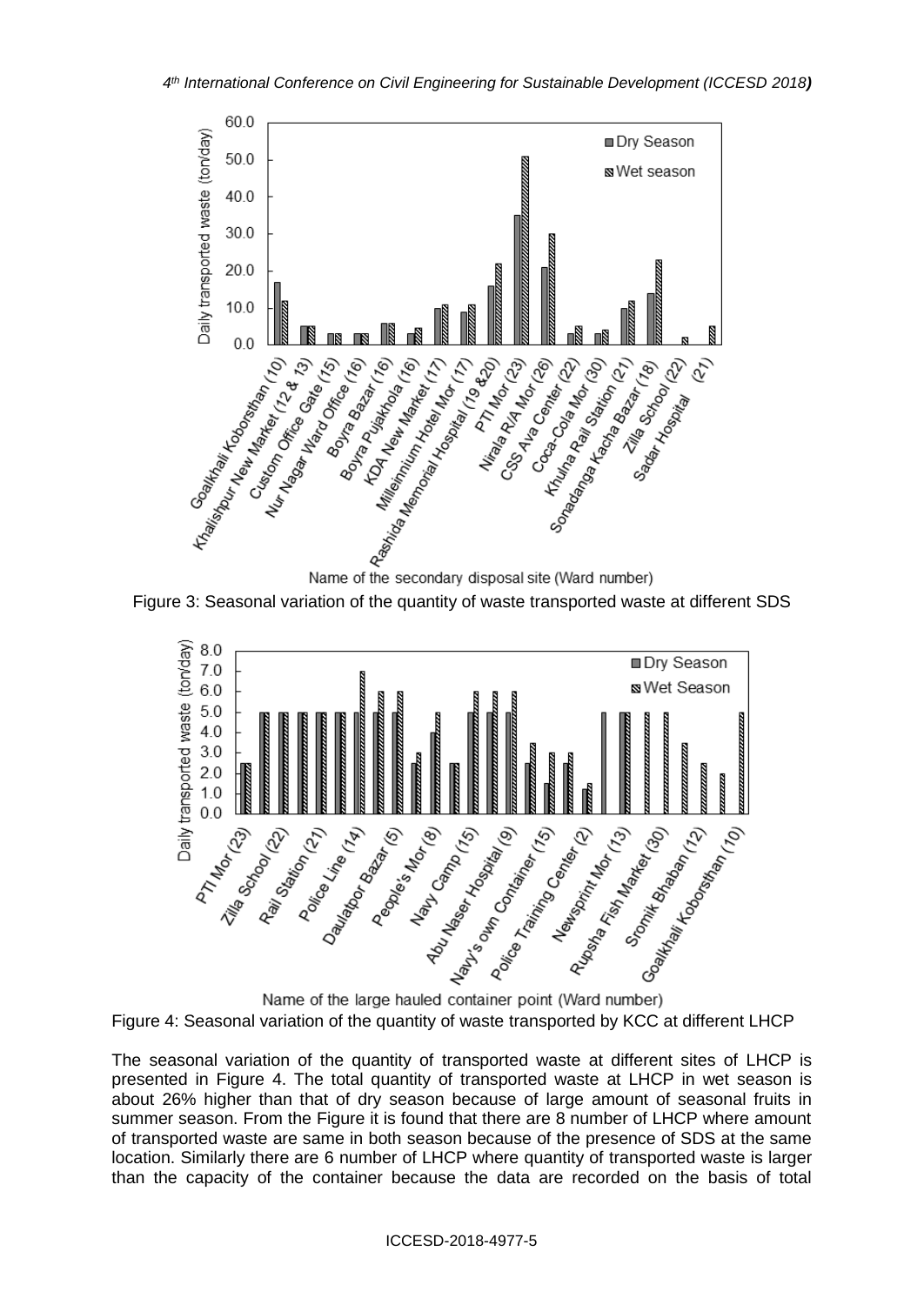number of container emptied in a week. Especially in fruit season, the KCC staff transported waste at the early morning as well as evening in a day. In dry season there is no existence of LHCP at South central road, Rupsha fish market, Kulibagan, Sromik bhaban, Janata cinema hall and Goalkhali koborstan but in wet season new LHCP found and quantity of transported waste is recorded.



Name of the small hauled container point (Ward number)

Figure 5: Seasonal variation of the quantity of waste transported by KCC at different SHCP



Name of the distinct collection routes (Ward number)

Figure 6: Seasonal variation of the quantity of waste transported by KCC at different DCR The seasonal variation of the quantity of transported waste at different sites of SHCP is presented in Figure 5. The total quantity of transported waste at SHCP in wet season is about 8% lower than that of dry season because of the absent of the 2 container points.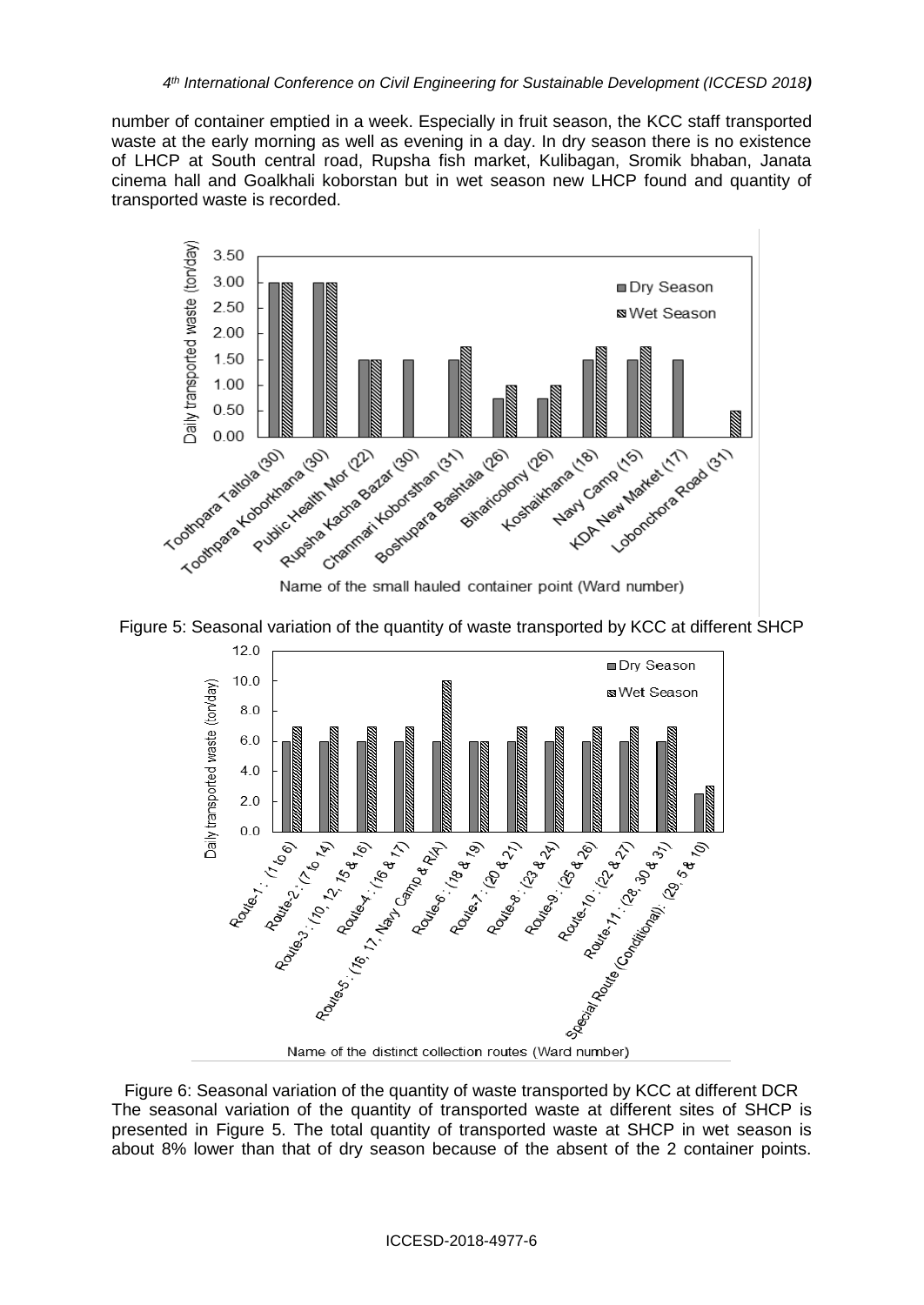From the figure it is clear that the seasonal variation of transported waste at different container points is insignificant.

In Figure 5, the total quantity of transported waste at different DCR in wet season is about 22% higher than that of dry season. In wet season the maximum transported waste found at Route-5 which is 10.0 ton/day.

#### **3.4 Daily Diesel Consumption of the Transportation Truck**

Table 2 represent the daily diesel consumption of transportation truck. The total diesel consumption of transportation truck is of 227489 liter/year. Hence the daily diesel consumption is found as 623.26 liter/ day.

| Name of the      | Name of the | <b>Monthly diesel consumption</b> | Daily diesel consumption |
|------------------|-------------|-----------------------------------|--------------------------|
| month            | season      | (liter/month)                     | (liter/day)              |
| April-2016       | Wet Season  | 21857                             |                          |
| May-2016         |             | 20250                             |                          |
| June-2016        |             | 25493                             |                          |
| <b>July-2016</b> |             | 22176                             |                          |
| August-2016      |             | 18161                             |                          |
| September - 2016 |             | 17825                             |                          |
| October-16       | Dry Season  | 17760                             | 623.26                   |
| November-16      |             | 19671                             |                          |
| December-16      |             | 17496                             |                          |
| January-17       |             | 14624                             |                          |
| February-17      |             | 14973                             |                          |
| March-17         |             | 17203                             |                          |
| Total            |             | 227489                            |                          |

Table 2: Daily diesel consumption of transportation Trucks

Figure 7 represent the seasonal variation of diesel consumption. The daily diesel consumption in the wet season and dry season are 689.11 liter/ day and 557.41 liter/ day. From Figure, in wet season the daily diesel consumption is 10% greater than that of the dry season because of greater amount of waste due to seasonal fruits.



Figure 7: Seasonal variation of diesel consumption of the transportation Trucks.